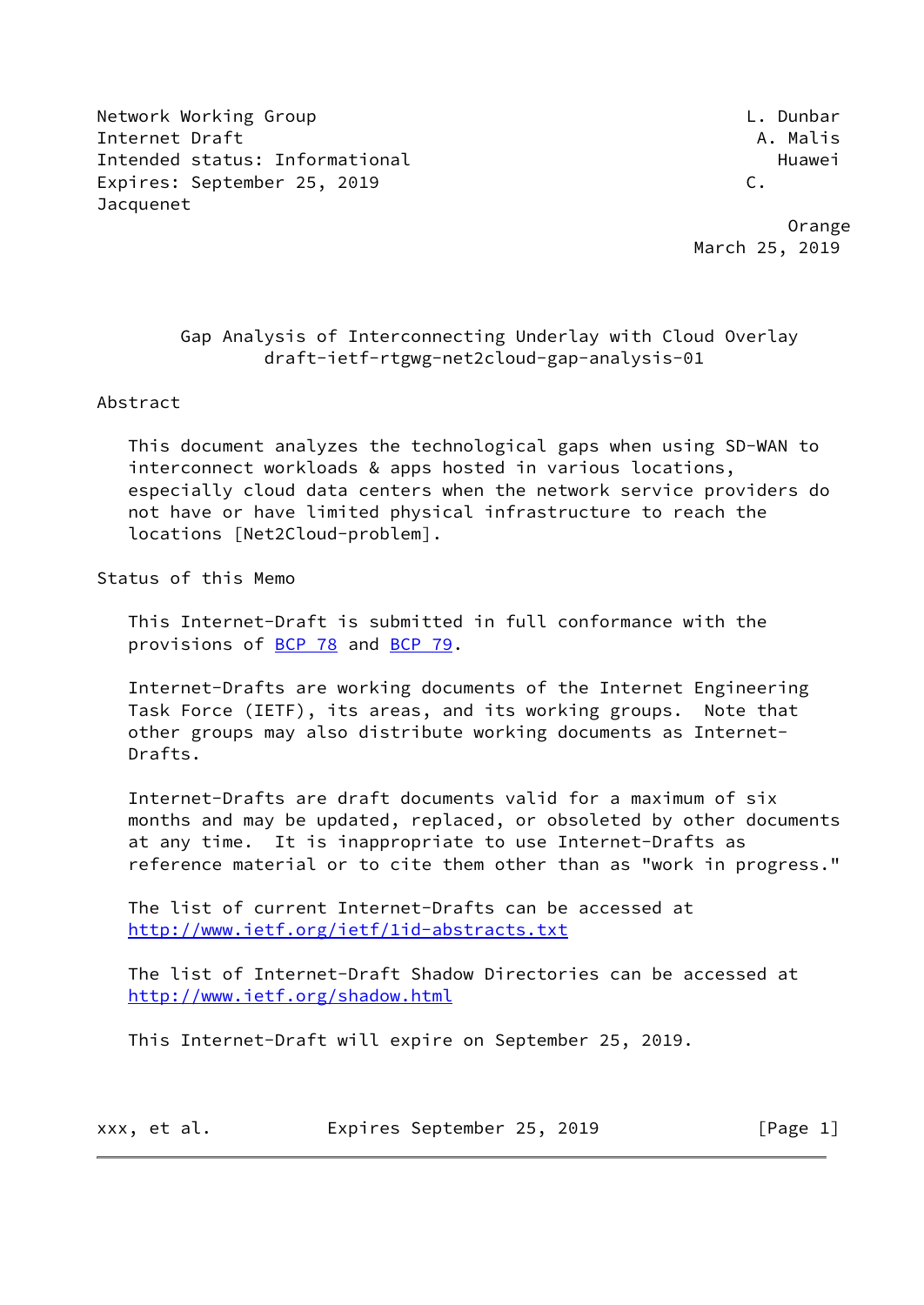## <span id="page-1-1"></span>Copyright Notice

 Copyright (c) 2019 IETF Trust and the persons identified as the document authors. All rights reserved.

This document is subject to **[BCP 78](https://datatracker.ietf.org/doc/pdf/bcp78)** and the IETF Trust's Legal Provisions Relating to IETF Documents [\(http://trustee.ietf.org/license-info](http://trustee.ietf.org/license-info)) in effect on the date of publication of this document. Please review these documents carefully, as they describe your rights and restrictions with respect to this document. Code Components extracted from this document must include Simplified BSD License text as described in Section 4.e of the [Trust Legal Provisions](https://trustee.ietf.org/license-info) and are provided without warranty as described in the Simplified BSD License.

# Table of Contents

|    | 2. Conventions used in this document3                                      |
|----|----------------------------------------------------------------------------|
|    | 3. Gap Analysis of C-PEs WAN Ports Registration4                           |
|    | 4. Gap Analysis in aggregating VPN paths and Internet paths 5              |
|    |                                                                            |
|    | 4.2. Gaps in preventing attacks from Internet-facing ports 9               |
|    | $\underline{5}$ . Gap analysis of CPEs not directly connected to VPN PEs10 |
|    | $5.1$ . Gap Analysis of Floating PEs to connect to Remote CPEs $12$        |
|    |                                                                            |
|    | 5.3. Complication of using BGP between PEs and remote CPEs via             |
|    |                                                                            |
|    |                                                                            |
|    | 5.4. Designated Forwarder to the remote edges13                            |
|    |                                                                            |
|    |                                                                            |
|    |                                                                            |
| 8. |                                                                            |
|    |                                                                            |
|    |                                                                            |
|    |                                                                            |
|    |                                                                            |
|    |                                                                            |

<span id="page-1-0"></span>[1](#page-1-0). Introduction

 [Net2Cloud-Problem] describes the problems that enterprises face today in transitioning their IT infrastructure to support digital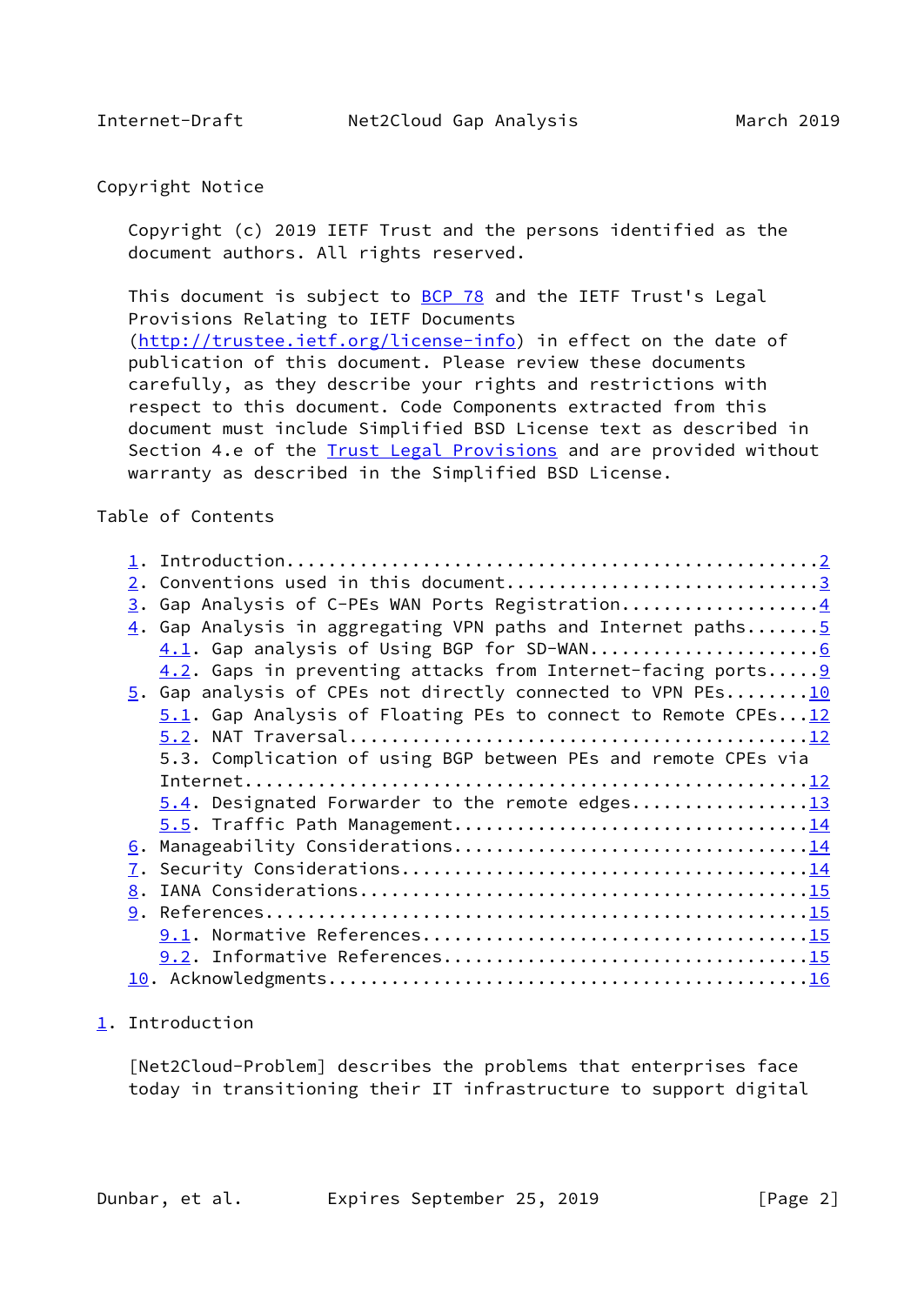<span id="page-2-1"></span> economy, such as connecting enterprises' branch offices to dynamic workloads in different Cloud DCs.

 This document analyzes the technological gaps to interconnect dynamic workloads & apps hosted in various locations and in Cloud DCs that the enterprise's VPN service provider may not own/operate or may be unable to provide the required connectivity to access these locations. When enterprise' VPN service providers have insufficient bandwidth to reach a location, SD-WAN techniques can be used to aggregate bandwidth of multiple networks, such as MPLS VPNs, the Public Internet, to achieve better performance and visibility. This document primarily focuses on the technological gaps of SD-WAN.

 For ease of description, a SD-WAN edge, a SD-WAN end-point, C-PE, or CPE are used interchangeably throughout this document.

- <span id="page-2-0"></span>[2](#page-2-0). Conventions used in this document
	- Cloud DC: Third party Data Centers that usually host applications and workload owned by different organizations or tenants.
	- Controller: Used interchangeably with SD-WAN controller to manage SD-WAN overlay path creation/deletion and monitor the path conditions between sites.
	- CPE-Based VPN: Virtual Private Network designed and deployed from CPEs. This is to differentiate from most commonly used PE-based VPNs a la [RFC 4364.](https://datatracker.ietf.org/doc/pdf/rfc4364)
	- OnPrem: On Premises data centers and branch offices
	- SD-WAN: Software Defined Wide Area Network, "SDWAN" refers to the solutions of pooling WAN bandwidth from multiple underlay networks to get better WAN bandwidth management, visibility & control. When the underlay is private network, traffic can traverse without additional encryption; when the underlay networks are public, such as the Internet, some traffic needs to be encrypted when

Dunbar, et al. Expires September 25, 2019 [Page 3]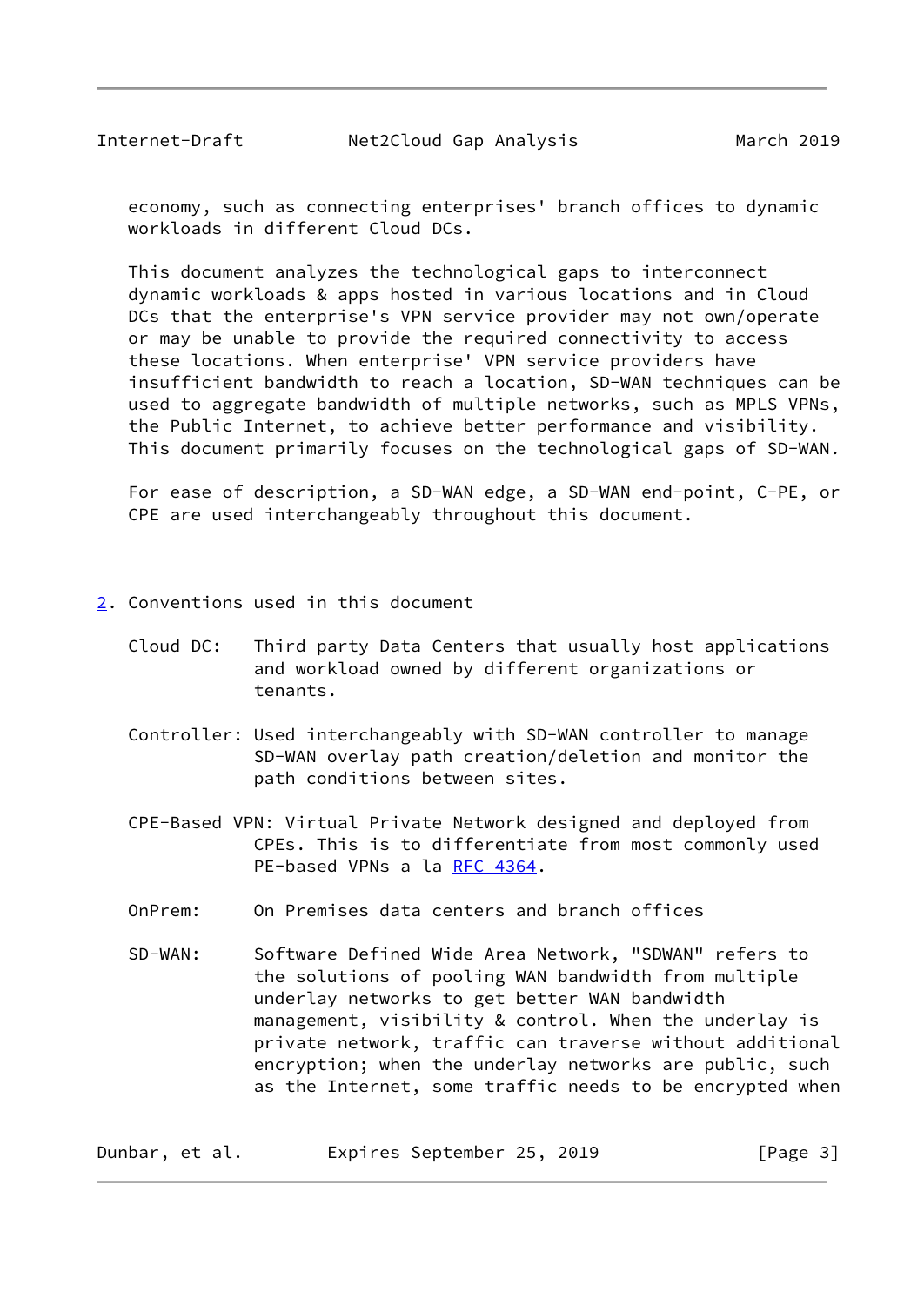traversing through (depending on user-provided policies).

### <span id="page-3-1"></span><span id="page-3-0"></span>[3](#page-3-0). Gap Analysis of C-PEs WAN Ports Registration

 The SD-WAN WG stemmed out from ONUG (Open Network User Group) in 2014 and was the placeholder to define SD-WAN as a means to aggregate multiple underlay networks between any two points. SD-WAN technology has emerged as an on-demand technology to securely interconnect the OnPrem branches with the workloads instantiated in Cloud DCs that do not connect to BGP/MPLS VPN PEs or have very limited bandwidth.

Some SD-WAN networks use the NHRP protocol [[RFC2332\]](https://datatracker.ietf.org/doc/pdf/rfc2332) to register WAN ports of SD-WAN edges with a "Controller" (or NHRP server), which then has the ability to map a private VPN address to a public IP address of the destination node. DSVPN [\[DSVPN](#page-15-2)] or DMVPN [\[DMVPN](#page-15-3)] are used to establish tunnels between WAN ports of SD-WAN edge nodes.

 NHRP was originally intended for ATM address resolution, and as a result, it misses many attributes that are necessary for dynamic endpoint C-PE registration to controller, such as:

- Interworking with MPLS VPN control plane. A SD-WAN edge can have some ports facing MPLS VPN network over which packets can be sent natively without encryption and some ports facing the public Internet over which sensitive traffic needs to be encrypted before being sent.
- Scalability. NHRP/DSVPN/DMVPN works fine with small numbers of edge nodes. When a network has more than 100 nodes, the protocol does not work well.
- NHRP does not have the IPsec attributes, which are needed for peers to build Security Associations over public internet.
- NHRP messages do not have any field to encode the C-PE supported encapsulation types, such as IPsec-GRE or IPsec-VxLAN,.
- NHRP messages do not have any field to encode C-PE Location identifiers, such as Site Identifier, System ID, and/or Port ID.
- NHRP messages do not have any field to describe the gateway(s) to which the C-PE is attached. When a C-PE is instantiated in a Cloud

Dunbar, et al. Expires September 25, 2019 [Page 4]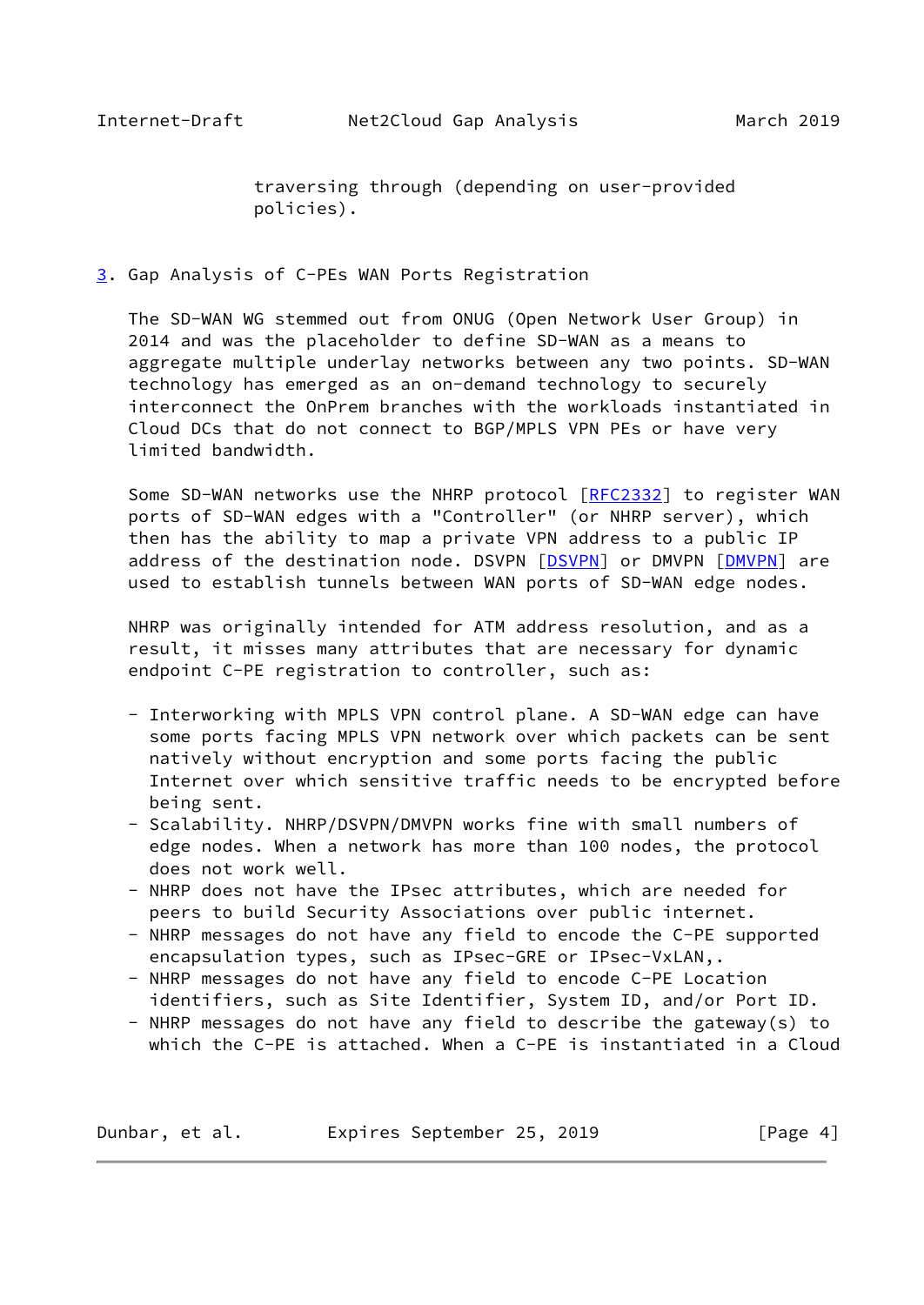<span id="page-4-1"></span> DC, to establish connection to the C-PE, it is necessary to know the Cloud DC operator's Gateway to which the CPE is attached.

 - NHRP messages do not have any field to describe C-PE's NAT properties if the C-PE is using private addresses, such as the NAT type, Private address, Public address, Private port, Public port, etc.

<span id="page-4-2"></span> [BGP-SDWAN-PORT] describes how to use BGP for SD-WAN edge nodes to register their WAN ports properties to the SD-WAN controller, which then disseminates the information to other SD-WAN edge nodes that are authenticated before the SD-WAN controller and the other SD-WAN edge nodes can communicate with them.

<span id="page-4-0"></span>[4](#page-4-0). Gap Analysis in aggregating VPN paths and Internet paths

 Most likely, enterprises (especially the largest ones) already have their CPEs interconnected by providers' VPNs, based upon VPN techniques such as EVPN, L2VPN, or L3VPN. The VPN can be PE-based or CPE-based. The commonly used PE-based VPNs have CPE directly attached to PEs, therefore the communication between CPEs & PEs is considered as secure. MP-BGP is used to learn & distribute routes among CPEs, even though sometimes routes among CPEs are statically configured.

 To aggregate paths over the Internet and paths over the VPN, the C- PEs need to have some WAN ports connected to the PEs of the VPNs and other WAN ports connected to the Internet. It is necessary for the CPEs to use a protocol so that they can register the WAN port properties with their SD-WAN Controller(s): this information conditions the establishment and the maintenance of IPsec SA associations among relevant C-PEs.

 If using NHRP for registration purposes, C-PEs need to participate in two separate control planes: EVPN&BGP for CPE-based VPNs and NHRP & DSVPN/DMVPN for ports connected to the Internet. Two separate control planes not only add complexity to C-PEs, but also increase operational cost.

Dunbar, et al. Expires September 25, 2019 [Page 5]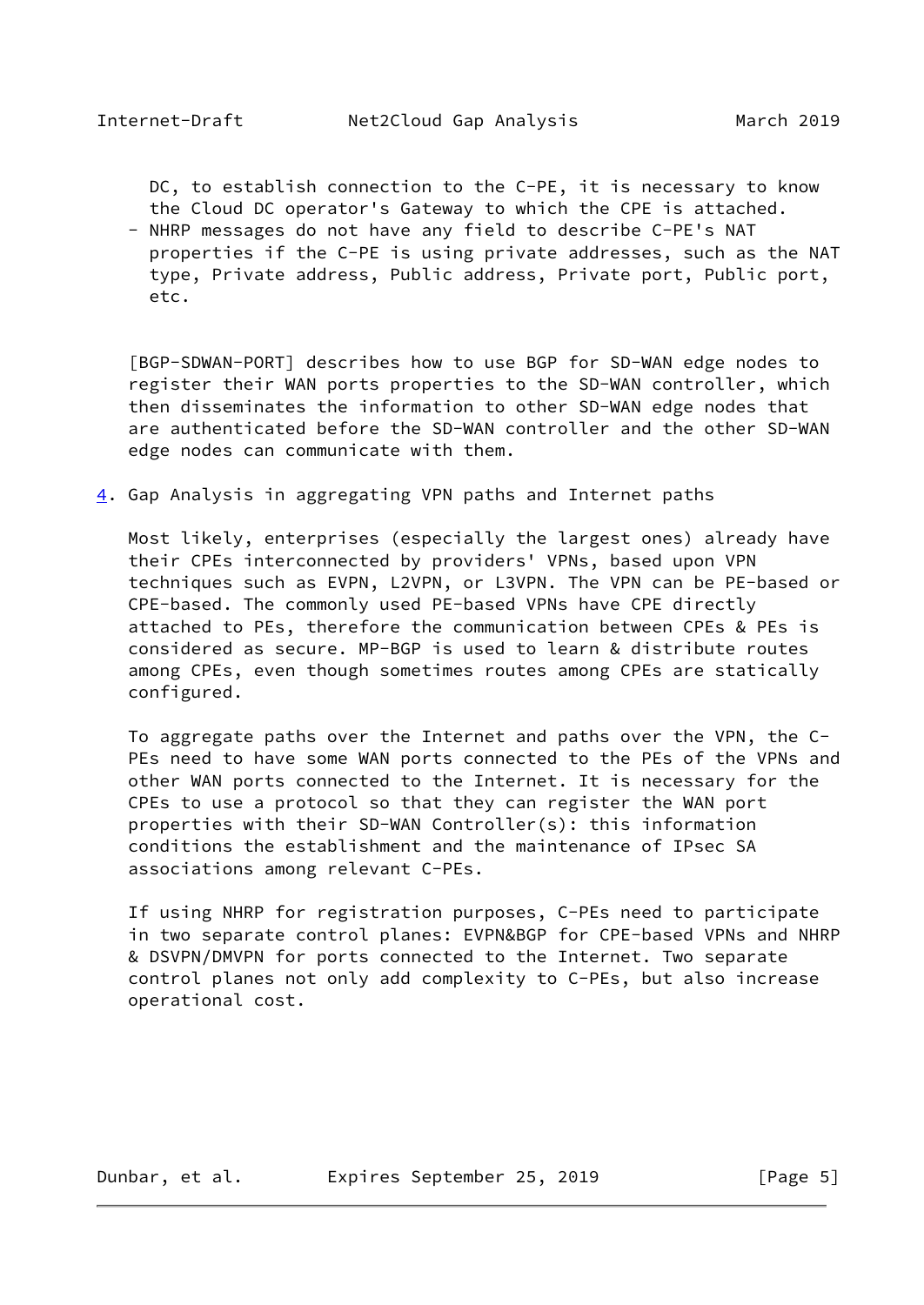<span id="page-5-0"></span>

4.1. Gap analysis of Using BGP for SD-WAN

This section analyzes the gaps of using BGP to control SD-WAN.

As described in [\[BGP-SDWAN-Usage](#page-14-3)], SD-WAN Overlay Control Plane has three distinct aspects:

- SD-WAN node's WAN Ports Property registration to the SD-WAN Controller.
	- o It is to inform the SD-WAN controller and potential peers of the WAN ports property of the C-PE [SDWAN-Port]. When the WAN ports are using private addresses, this step can register the type of NAT that translate private addresses into public ones.
- Controller Facilitated IPsec SA management and NAT information distribution
	- o It is for SD-WAN controller to facilitate or manage the IPsec configuration and peer authentication for all IPsec tunnels terminated at the SDWAN nodes.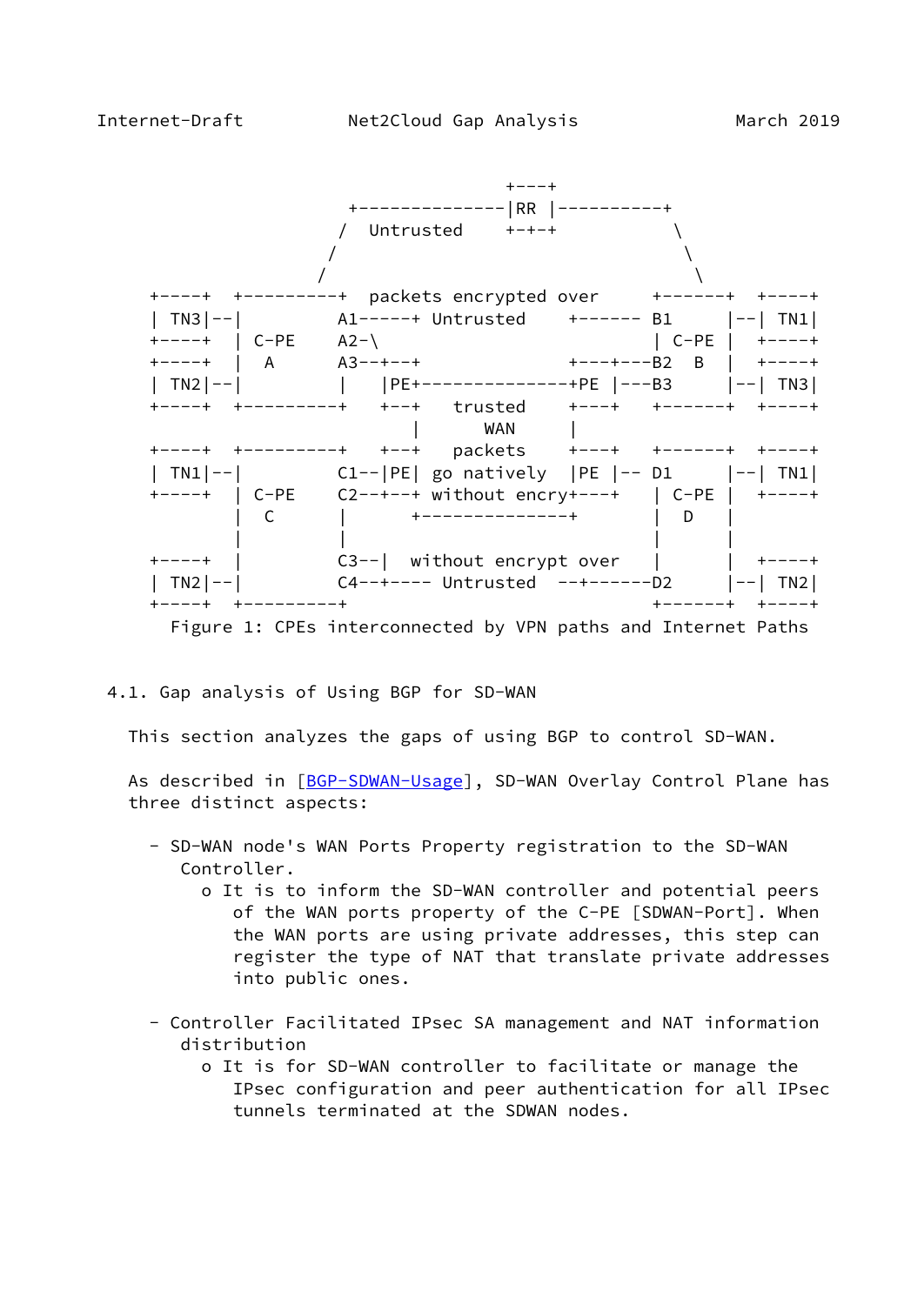Internet-Draft Net2Cloud Gap Analysis March 2019

 - Establishing and Managing the topology and reachability for services attached to the client ports of SD-WAN nodes. o This is for the overlay layer's route distribution, so that a C-PE can populate its overlay routing table with entries that identify the next hop for reaching a specific route/service attached to remote nodes. [[SECURE-EVPN](#page-8-1)] describes EVPN and other options.

[RFC5512](https://datatracker.ietf.org/doc/pdf/rfc5512) and [\[Tunnel-Encap](#page-6-0)] describe methods for endpoints to advertise tunnel information and trigger tunnel establishment. [RFC5512](https://datatracker.ietf.org/doc/pdf/rfc5512) & [[Tunnel-Encap\]](#page-6-0) use the Endpoint Address that indicates an IPv4 or an IPv6 address, and the Tunnel Encapsulation attribute to indicate different encapsulation formats, such as L2TPv3, GRE, VxLAN, IP-in-IP, etc. There are sub-TLVs to describe the detailed tunnel information for each of the encapsulation types.

<span id="page-6-0"></span>[Tunnel-Encap] removed SAFI =7 (which was specified by [RFC5512](https://datatracker.ietf.org/doc/pdf/rfc5512)) for distributing encapsulation tunnel information. [\[Tunnel-Encap](#page-6-0)] requires that tunnels need to be associated with routes.

 There is also the Color sub-TLV to describe customer-specified information about the tunnels (which can be creatively used for SD- WAN).

Here are some of the gaps using [\[Tunnel-Encap](#page-6-0)] to control SD-WAN:

- Lacking C-PE WAN Port Property Registration functionality
- Lacking IPsec Tunnel type
- [[Tunnel-Encap\]](#page-6-0) has Remote Address SubTLV, but does not have any field to indicate the Tunnel originating interface, as defined in [RFC5512](https://datatracker.ietf.org/doc/pdf/rfc5512).
- The mechanisms described by [[Tunnel-Encap\]](#page-6-0) cannot be effectively used for SD-WAN overlay network because a SD-WAN Tunnel can be established between Internet-facing WAN ports of two C-Pes. This tunnel needs to be established before data arrival because the tunnel establishment can fail, e.g., in case the two end-points support different encryption algorithms.
- Client traffic can either be forwarded through the MPLS network natively without any encryption for better performance, or through the Internet-facing ports with IPsec encryption.
- There can be many client routes associated with the SD-WAN IPsec tunnel between two C-PE's Internet-facing WAN ports, but the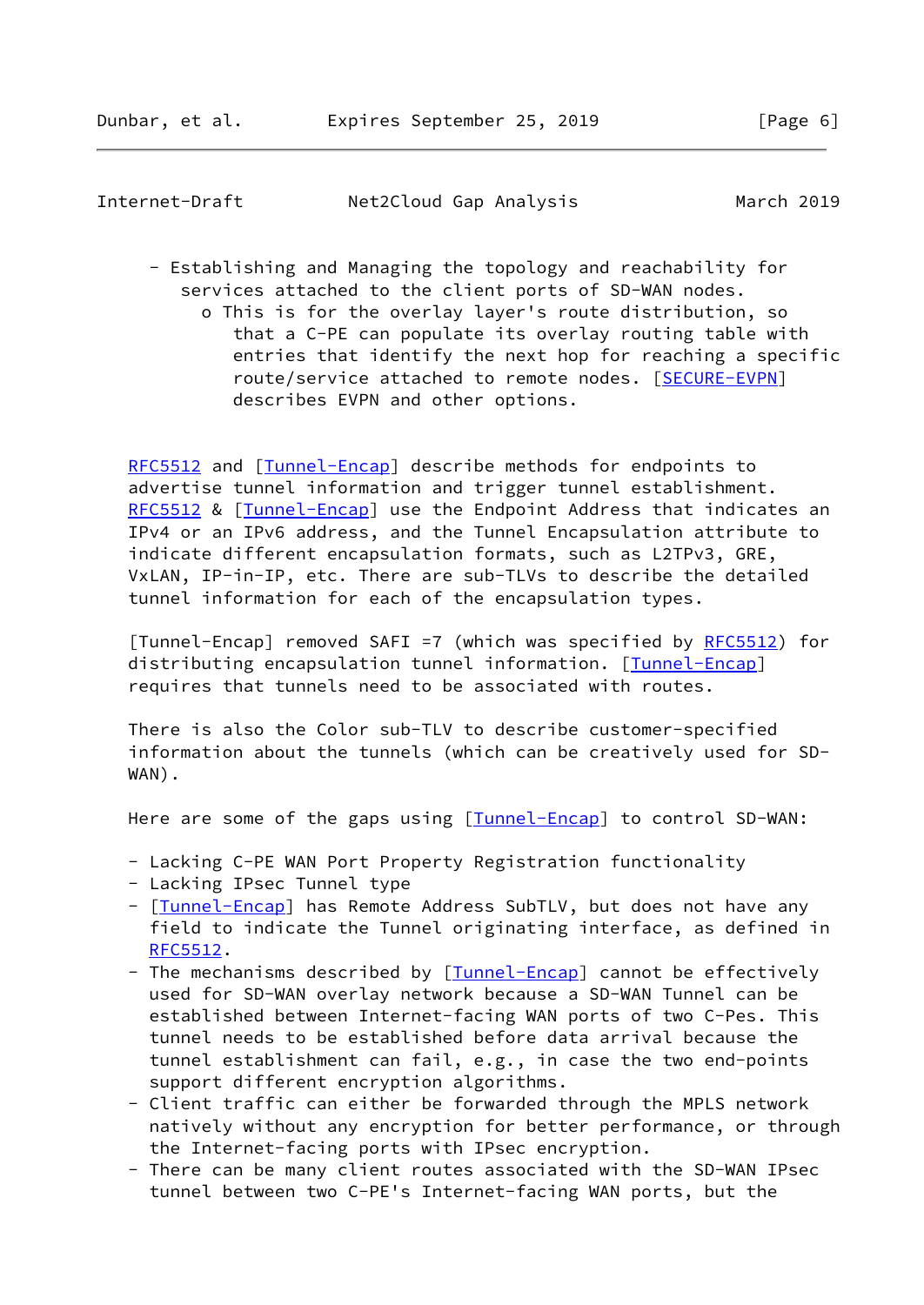Internet-Draft Met2Cloud Gap Analysis March 2019

 corresponding destination prefixes (as announced by the aforementioned routes) can also be reached over the VPN underlay natively without encryption. A more realistic approach to separate IPsec SA management from client routes association with IPsec. There is a suggestion on using a "Fake Route" for a SD-WAN node to use [[Tunnel-Encap\]](#page-6-0) to advertise its SD-WAN tunnel end-points properties. However, using "Fake Route" can raise some design complexity for large SD-WAN networks with many tunnels. For example, for a SD-WAN network with hundreds of nodes, with each node having many ports & many end-points to establish SD-WAN tunnels with their corresponding peers, the node would need as many "fake addresses". For large SD-WAN networks (such as those comprised of more than 10000 nodes), each node might need 10's thousands of "fake addresses", which is very difficult to manage and needs lots of configuration to get the nodes provisioned.

- Does not have any field to carry detailed information about the remote C-PE, such as Site-ID, System-ID, Port-ID
- Does not have any field to express IPsec attributes for the SD-WAN edge nodes to establish IPsec Security Associations with others.
- Does not have any proper way for two peer CPEs to negotiate IPsec keys, based on the configuration sent by the Controller.
- Does not have any field to indicate the UDP NAT private address <-> public address mapping
- C-PEs tend to communicate with a subset of the other C-PEs, not all the C-PEs need to form mesh connections. Without any BGP extension, many nodes can get dumped with too much information coming from other nodes that they never need to communicate with.

<span id="page-7-0"></span>[SECURE-L3VPN] describes how to extend the [RFC4364](https://datatracker.ietf.org/doc/pdf/rfc4364) VPN to allow some PEs to connect to other PEs via public networks. [\[SECURE-L3VPN](#page-7-0)] introduces the concept of Red Interface & Black Interface on those PEs, where the RED interfaces are used to forward traffic into the VPN, and the Black Interfaces are used between WAN ports over which only IPsec-protected packets to the Internet or other backbone network are sent thereby eliminating the need for MPLS transport in the backbone.

 [SECURE-L3VPN] assumes PEs terminate MPLS packets, and use MPLS over IPsec when sending traffic through the Black Interfaces.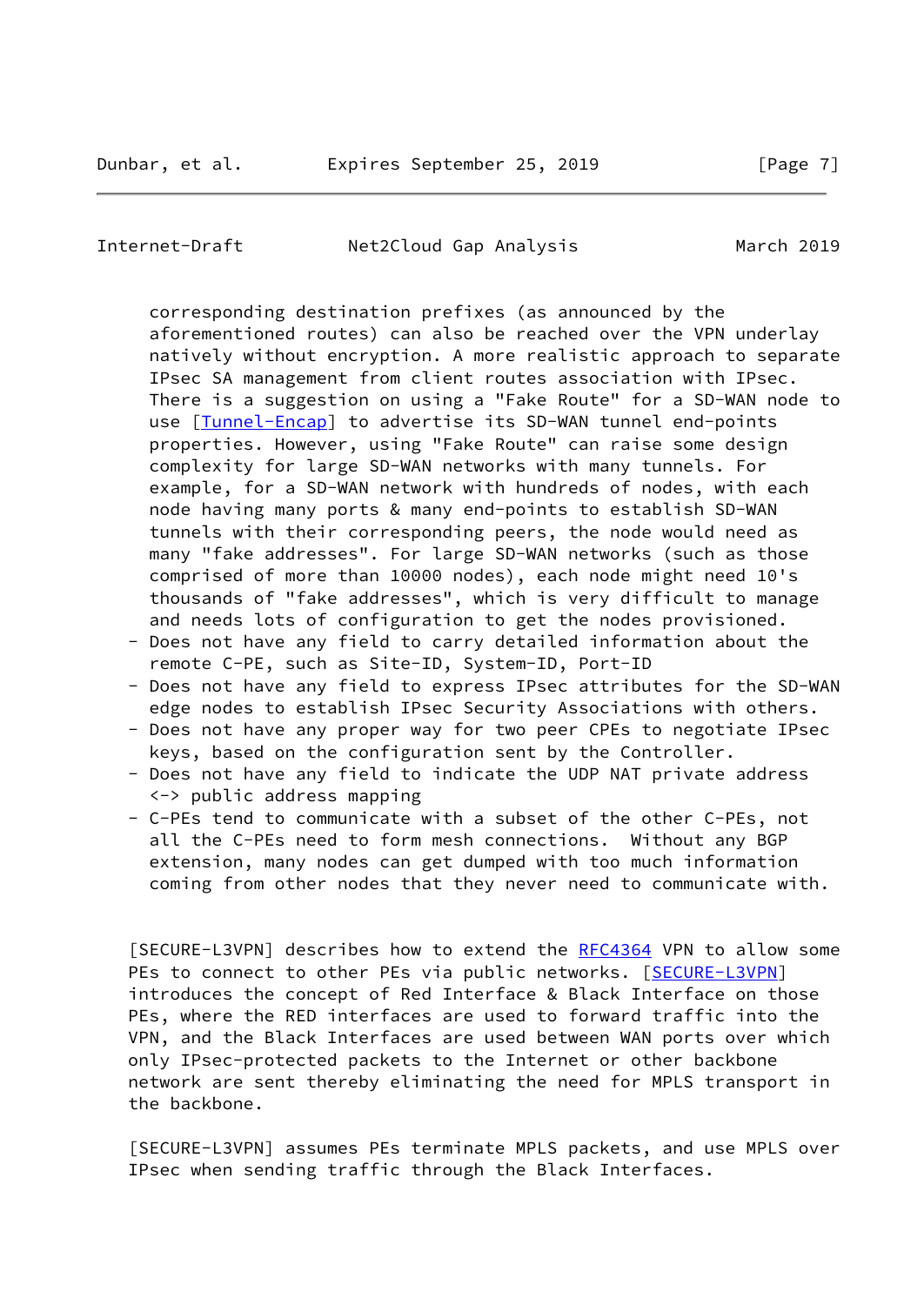<span id="page-8-0"></span>Internet-Draft Met2Cloud Gap Analysis March 2019

<span id="page-8-1"></span> [SECURE-EVPN] describes a solution where point-to-multipoint BGP signaling is used in the control plane for SDWAN Scenario #1. It relies upon a BGP cluster design to facilitate the key and policy exchange among PE devices to create private pair-wise IPsec Security Associations without IKEv2 point-to-point signaling or any other direct peer-to-peer session establishment messages.

Both [\[SECURE-L3VPN](#page-7-0)] and [\[SECURE-EVPN](#page-8-1)] are useful, however, they both miss the aspects of aggregating VPN and Internet underlays. In summary:

- These documents do not address the scenario of C-PE having some ports facing VPN PEs and other ports facing the Internet.
- - The [[SECURE-L3VPN\]](#page-7-0) assumes that CPE "registers" with the RR. However, it does not say how. It assumes that the remote CPEs are pre-configured with the IPsec SA manually. In SD-WAN, Zero Touch Provisioning is expected. Manual configuration is not an option, given the dimensioning figures but also the purpose of SD-WAN to automate configuration tasks.
	- For RR communication with CPEs, this draft only mentions IPsec. Missing TLS/DTLS.
	- The draft assumes that CPEs and RR are connected with an IPsec tunnel. With zero touch provisioning, we need an automatic way to synchronize the IPsec SAs between CPE and RR. The draft assumes: A CPE must also be provisioned with whatever additional information is needed in order to set up an IPsec SA with each of the red RRs
	- IPsec requires periodic refreshment of the keys. The draft does not provide any information about how to synchronize the refreshment among multiple nodes.
	- IPsec usually sends configuration parameters to two endpoints only and lets these endpoints negotiate the key. Let us assume that the RR is responsible for creating the key for all endpoints: When one endpoint is compromised, all other connections will be impacted.
- 4.2. Gaps in preventing attacks from Internet-facing ports

When C-PEs have Internet-facing ports, additional security risks are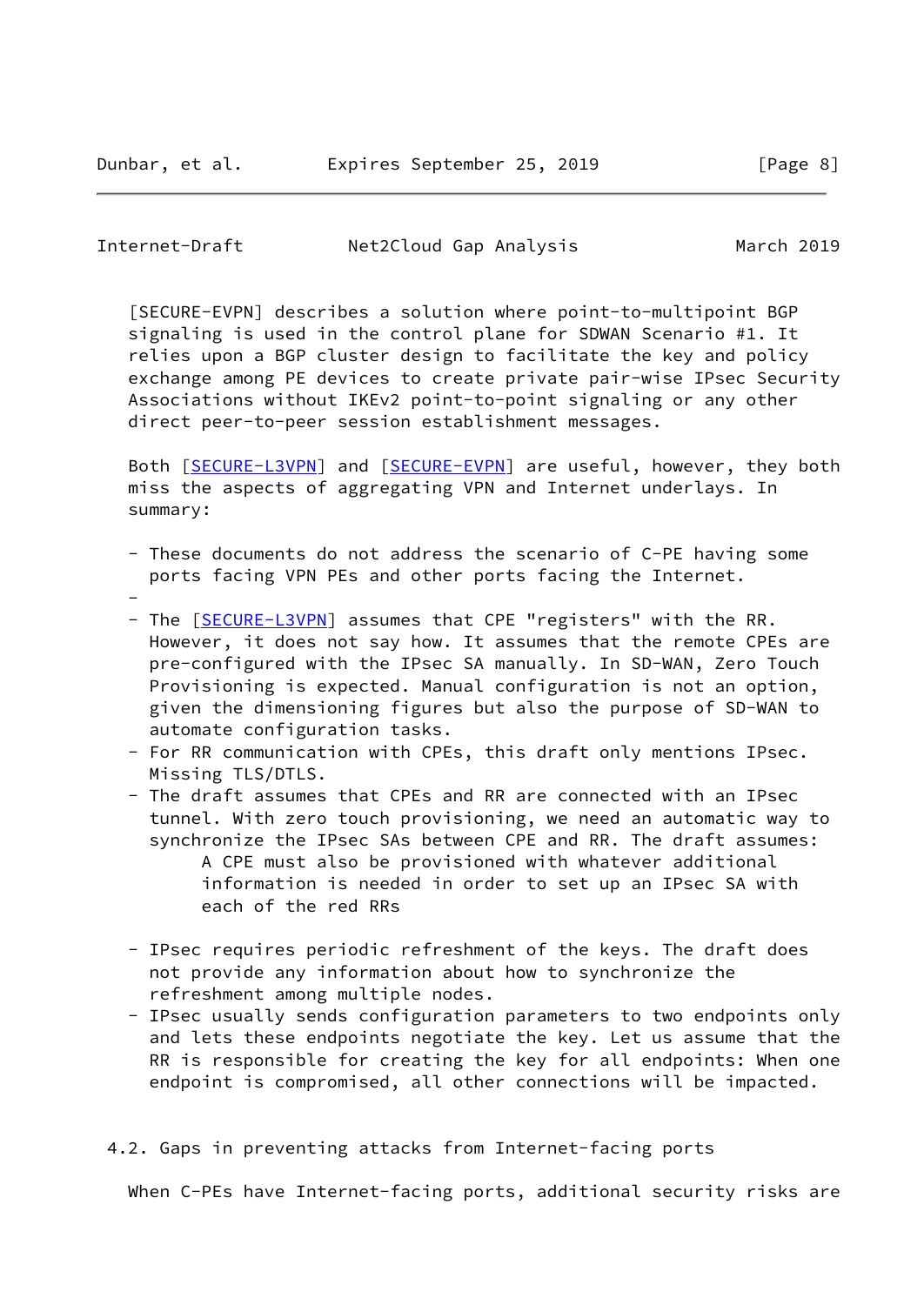raised.

Dunbar, et al. Expires September 25, 2019 [Page 9]

<span id="page-9-1"></span>Internet-Draft Net2Cloud Gap Analysis March 2019

 To mitigate security risks, in addition to requiring Anti-DDoS features on C-PEs, it is necessary for CPEs to support means to determine whether traffic sent by remote peers is legitimate to prevent spoofing attacks.

<span id="page-9-0"></span>[5](#page-9-0). Gap analysis of CPEs not directly connected to VPN PEs

 Because of the ephemeral property of the selected Cloud DCs, an enterprise or its network service provider may not have direct connections to the Cloud DCs that are used for hosting the enterprise's specific workloads/Apps. Under those circumstances, SD- WAN is a very flexible choice to interconnect the enterprise onpremises data centers & branch offices to its desired Cloud DCs.

 However, SD-WAN paths over public Internet can have unpredictable performance, especially over long distances and across domains. Therefore, it is highly desirable to place as much as possible the portion of SD-WAN paths over service provider VPN (e.g., enterprise's existing VPN) that have guaranteed SLA to minimize the distance/segments over public Internet.

 MEF Cloud Service Architecture [MEF-Cloud] also describes a use case of network operators that use SD-WAN over LTE or the public Internet for last mile access where the VPN providers cannot necessarily provide the required physical infrastructure.

 Under those scenarios, one or two of the SD-WAN endpoints may not be directly attached to the PEs of a VPN Domain.

 When using SD-WAN to connect the enterprise's existing sites with the workloads in Cloud DC, the corresponding CPEs have to be upgraded to support SD-WAN. If the workloads in Cloud DCs need to be connected to many sites, the upgrade process can be very expensive.

 [Net2Cloud-Problem] describes a hybrid network approach that integrates SD-WAN with traditional MPLS-based VPNs, to extend the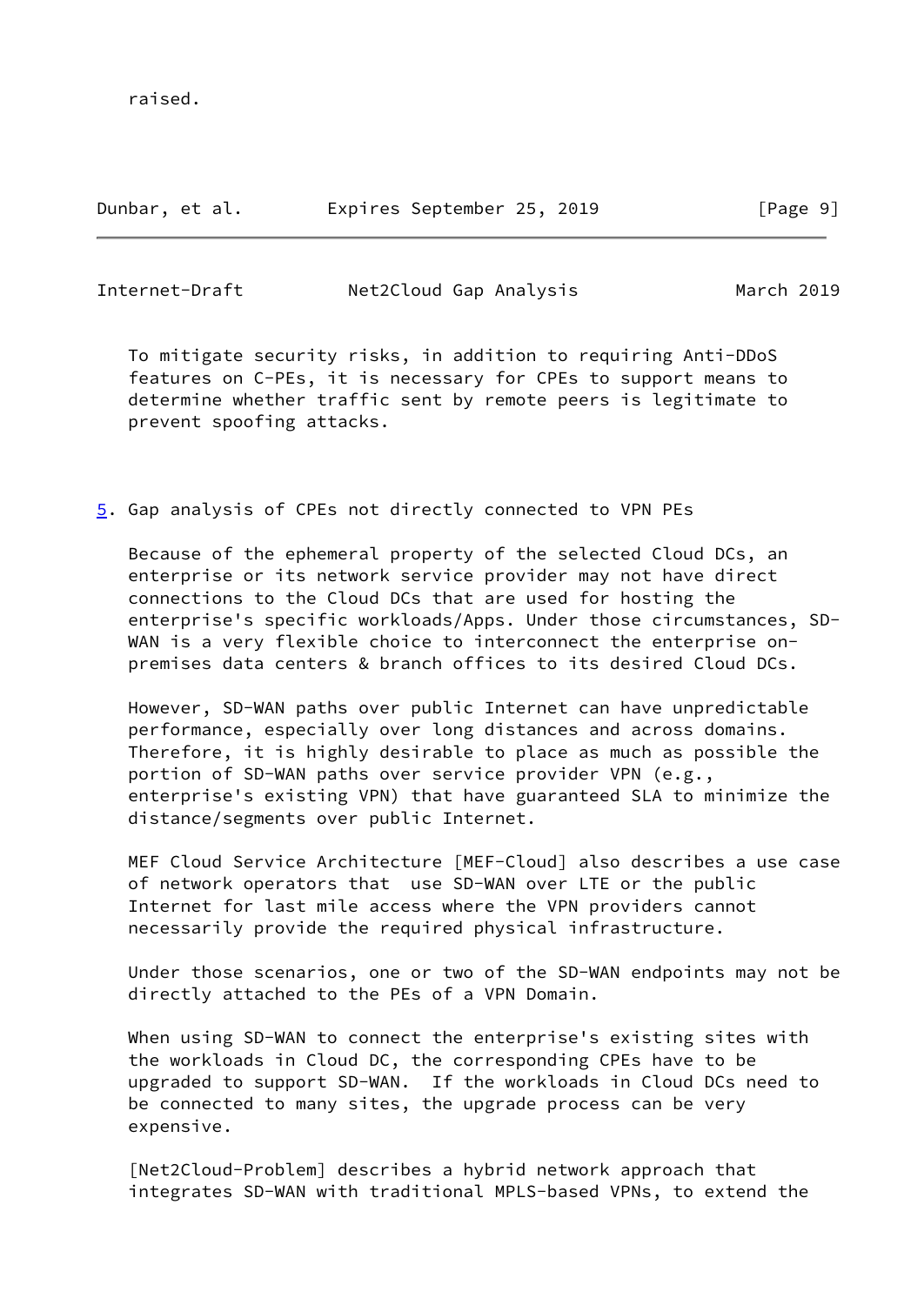existing MPLS-based VPNs to the Cloud DC Workloads over the access paths that are not under the VPN provider's control. To make it work properly, a small number of the PEs of the MPLS VPN can be

| Dunbar, et al. | Expires September 25, 2019 | [Page 10] |
|----------------|----------------------------|-----------|
|----------------|----------------------------|-----------|

| Internet-Draft | Net2Cloud Gap Analysis | March 2019 |
|----------------|------------------------|------------|
|                |                        |            |

 designated to connect to the remote workloads via SD-WAN secure IPsec tunnels. Those designated PEs are shown as fPE (floating PE or smart PE) in Figure 3. Once the secure IPsec tunnels are established, the workloads in Cloud DC can be reached by the enterprise's VPN without upgrading all of the enterprise's existing CPEs. The only CPE that needs to support SD-WAN would be a virtualized CPE instantiated within the cloud DC.

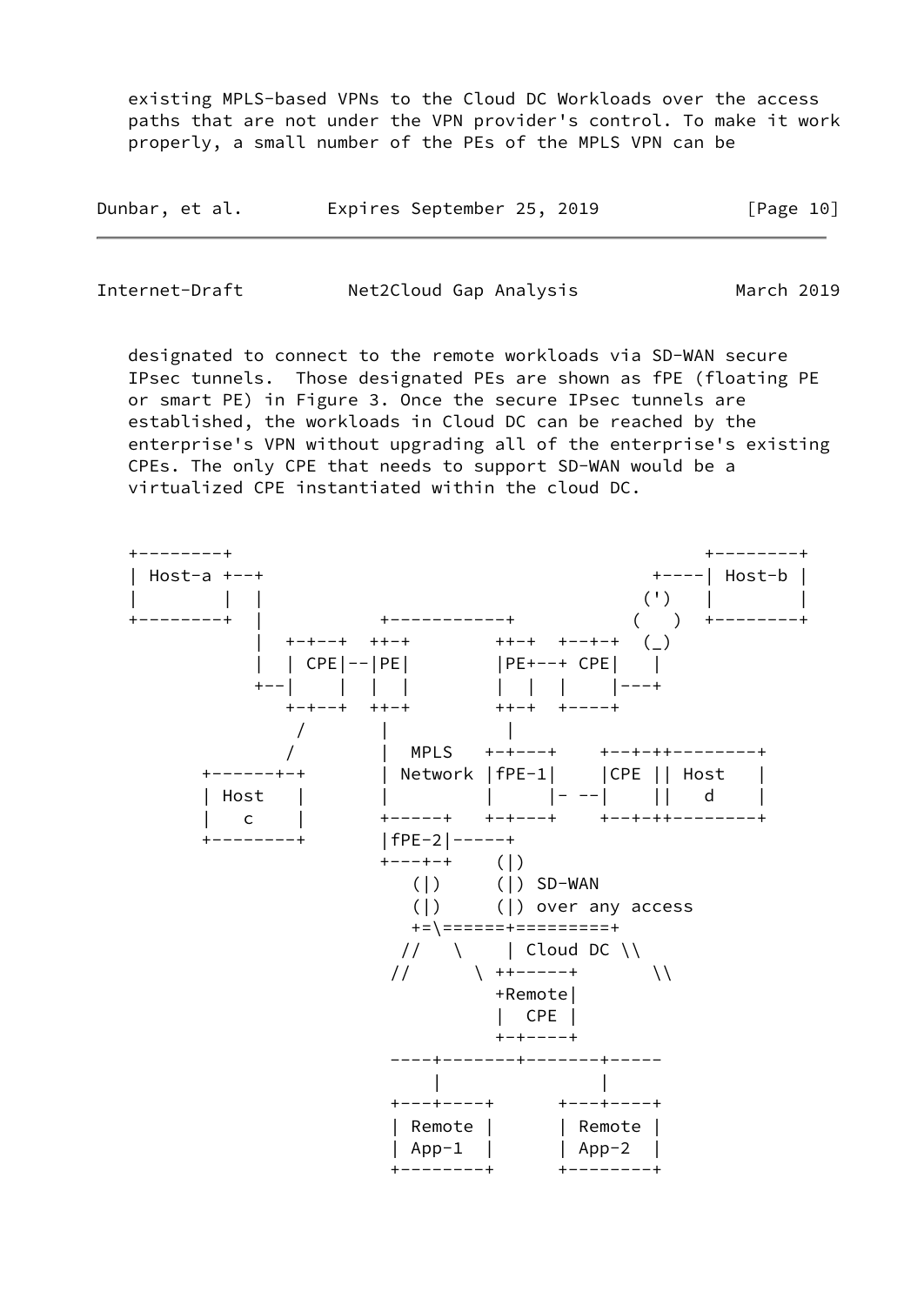| Dunbar, et al. | Expires September 25, 2019 | [Page 11] |
|----------------|----------------------------|-----------|
|----------------|----------------------------|-----------|

<span id="page-11-1"></span>Internet-Draft Met2Cloud Gap Analysis March 2019

 In Figure 3, the optimal Cloud DC to host the workloads (due to proximity, capacity, pricing, or other criteria chosen by the enterprises) does not have a direct connection to the PEs of the MPLS VPN that interconnects the enterprise's existing sites.

<span id="page-11-0"></span>[5.1](#page-11-0). Gap Analysis of Floating PEs to connect to Remote CPEs

 To extend MPLS VPNs to remote CPEs, it is necessary to establish secure tunnels (such as IPsec tunnels) between the Floating PEs and the remote CPEs.

Gap:

 Even though a set of PEs can be manually selected to act as the floating PEs for a specific cloud data center, there are no standard protocols for those PEs to interact with the remote CPEs (most likely virtualized) instantiated in the third party cloud data centers (such as exchanging performance or route information).

 When there is more than one fPE available for use (as there should be for resiliency or the ability to support multiple cloud DCs geographically scattered), it is not straightforward to designate an egress fPE to remote CPEs based on applications. There is too much applications' traffic traversing PEs, and it is not feasible for PEs to recognize applications from the payload of packets.

## <span id="page-11-2"></span>[5.2](#page-11-2). NAT Traversal

 Most cloud DCs only assign private addresses to the instantiated workloads. Therefore, traffic to/from the workload usually needs to traverse NATs.

 A SD-WAN edge node can solicit a STUN (Session Traversal of UDP Through Network Address Translation [RFC 3489\)](https://datatracker.ietf.org/doc/pdf/rfc3489) Server to get the NAT property, the public IP address and the Public Port number to pass to peers.

<span id="page-11-3"></span>[5.3](#page-11-3). Complication of using BGP between PEs and remote CPEs via Internet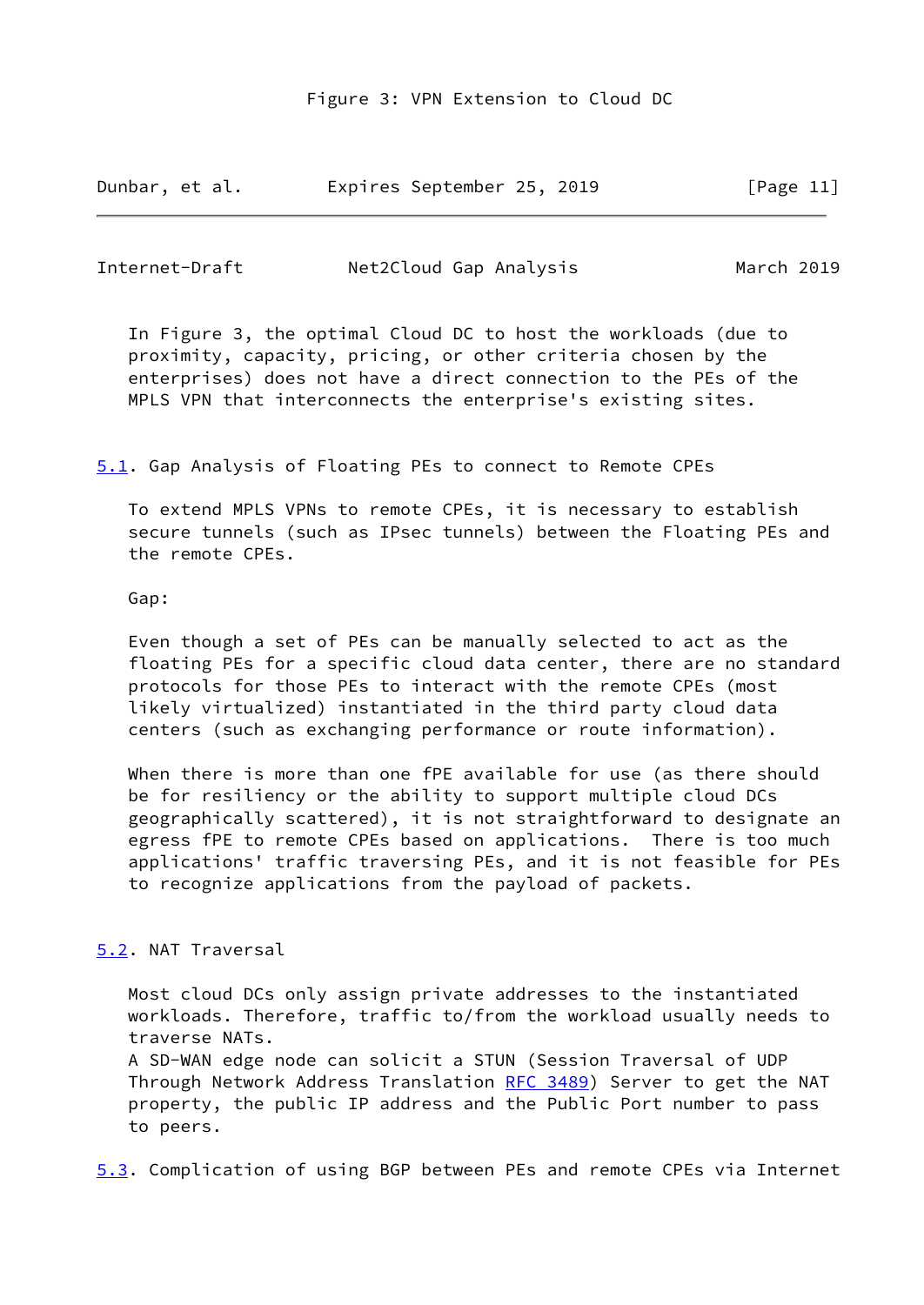Even though an EBGP (external BGP) Multi-hop design can be used to connect peers that are not directly connected to each other, there

| Dunbar, et al. | Expires September 25, 2019 | [Page 12] |
|----------------|----------------------------|-----------|
|----------------|----------------------------|-----------|

<span id="page-12-1"></span>Internet-Draft Met2Cloud Gap Analysis March 2019

 are still some complications/gaps in extending BGP from MPLS VPN PEs to remote CPEs via any access paths (e.g., Internet).

 The path between the remote CPEs and VPN PE can traverse untrusted nodes.

 EBGP Multi-hop design requires static configuration on both peers. To use EBGP between a PE and remote CPEs, the PE has to be manually configured with the "next-hop" set to the IP address of the CPEs. When remote CPEs, especially remote virtualized CPEs are dynamically instantiated or removed, the configuration of Multi-Hop EBGP on the PE has to be changed accordingly.

Gap:

 Egress peering engineering (EPE) is not enough. Running BGP on virtualized CPEs in Cloud DC requires GRE tunnels being established first, which in turn requires address and key management for the remote CPEs. [RFC 7024](https://datatracker.ietf.org/doc/pdf/rfc7024) (Virtual Hub & Spoke) and Hierarchical VPN is not enough.

 Also there is a need for a mechanism to automatically trigger configuration changes on PEs when remote CPEs' are instantiated or moved (leading to an IP address change) or deleted.

 EBGP Multi-hop design does not include a security mechanism by default. The PE and remote CPEs need secure communication channels when connecting via the public Internet.

 Remote CPEs, if instantiated in Cloud DCs, might have to traverse NATs to reach PE. It is not clear how BGP can be used between devices outside the NAT and the entities behind the NAT. It is not clear how to configure the Next Hop on the PEs to reach private IPv4 addresses.

<span id="page-12-0"></span>[5.4](#page-12-0). Designated Forwarder to the remote edges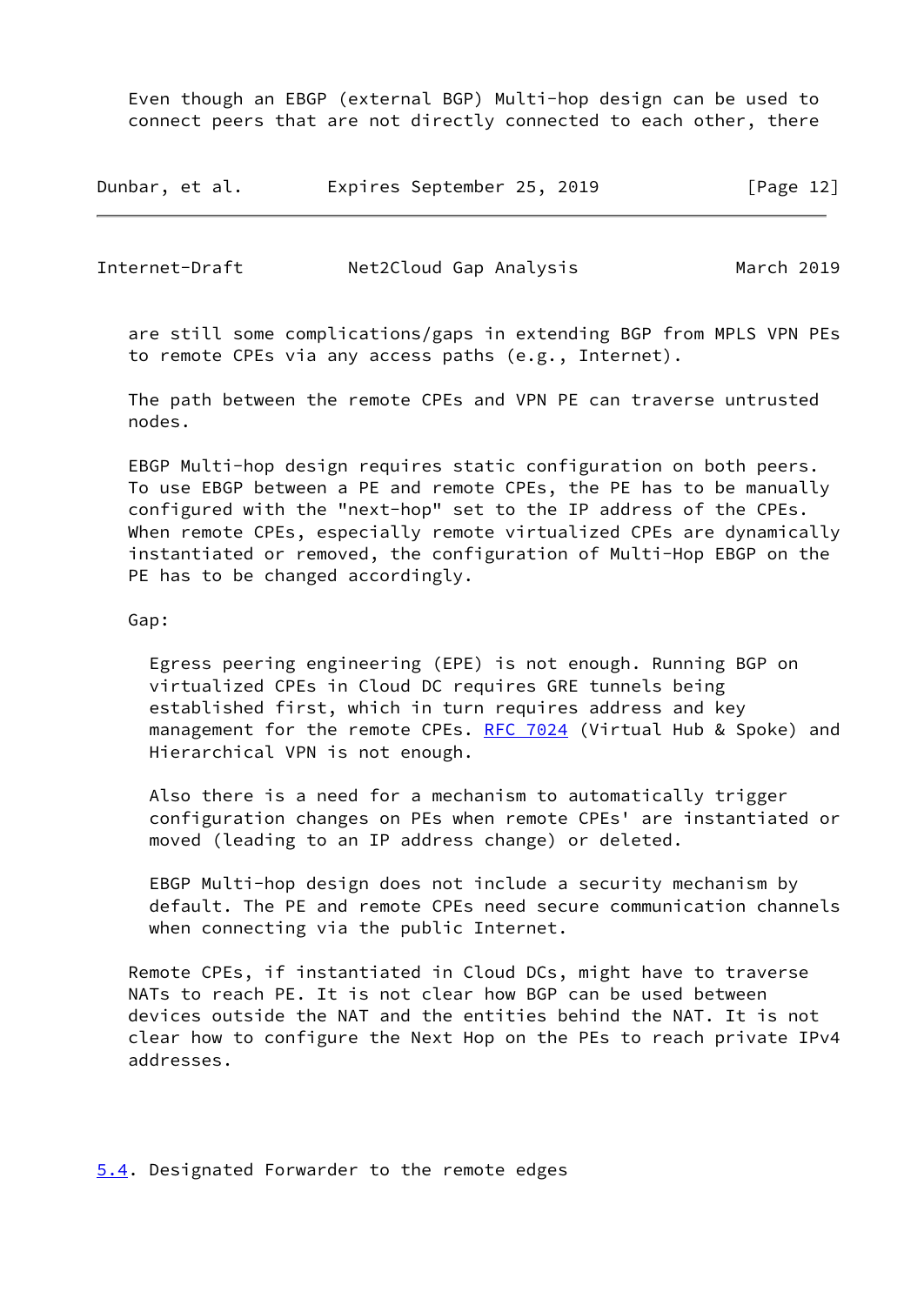Among the multiple floating PEs that are available for a remote CPE, multicast traffic sent by the remote CPE towards the MPLS VPN can be

| Dunbar, et al. | Expires September 25, 2019 | [Page 13] |
|----------------|----------------------------|-----------|
|----------------|----------------------------|-----------|

<span id="page-13-1"></span>Internet-Draft Met2Cloud Gap Analysis March 2019

 forwarded back to the remote CPE due to the PE receiving the multicast data frame forwarding the multicast/broadcast frame to other PEs that in turn send to all attached CPEs. This process may cause traffic loops.

 Therefore, it is necessary to designate one floating PE as the CPE's Designated Forwarder, similar to TRILL's Appointed Forwarders [\[RFC6325](https://datatracker.ietf.org/doc/pdf/rfc6325)].

 Gap: the MPLS VPN does not have features like TRILL's Appointed Forwarders.

<span id="page-13-0"></span>[5.5](#page-13-0). Traffic Path Management

 When there are multiple floating PEs that have established IPsec tunnels with the remote CPE, the remote CPE can forward outbound traffic to the Designated Forwarder PE, which in turn forwards traffic to egress PEs and then to the final destinations. However, it is not straightforward for the egress PE to send back the return traffic to the Designated Forwarder PE.

Example of Return Path management using Figure 3 above.

 - fPE-1 is DF for communication between App-1 <-> Host-a due to latency, pricing or other criteria. - fPE-2 is DF for communication between App-1 <-> Host-b.

<span id="page-13-2"></span>[6](#page-13-2). Manageability Considerations

 Zero touch provisioning of SD-WAN edge nodes is expected in SD-WAN deployment. It is necessary for a newly powered up SD-WAN edge node to establish a secure connection (by means of TLS, DTLS, etc.) with its controller.

<span id="page-13-3"></span>[7](#page-13-3). Security Considerations

 The intention of this draft is to identify the gaps in current and proposed SD-WAN approaches that can address requirements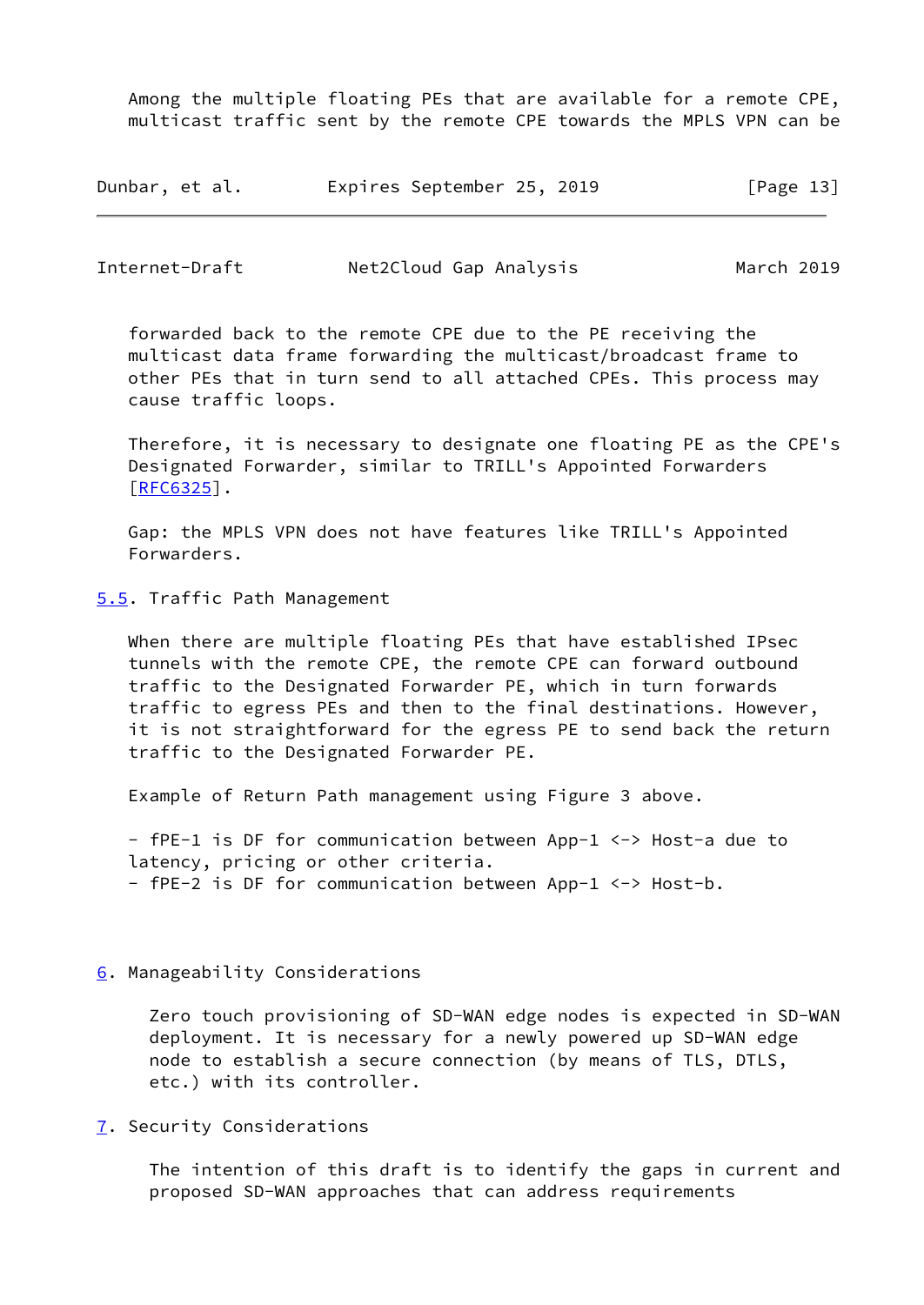identified in [Net2Cloud-problem].

| Dunbar, et al. | Expires September 25, 2019 | [Page 14] |
|----------------|----------------------------|-----------|
|----------------|----------------------------|-----------|

<span id="page-14-1"></span>Internet-Draft Net2Cloud Gap Analysis March 2019

 Several of these approaches have gaps in meeting enterprise security requirements when tunneling their traffic over the Internet, since this is the purpose of SD-WAN. See the individual sections above for further discussion of these security gaps.

<span id="page-14-0"></span>[8](#page-14-0). IANA Considerations

 This document requires no IANA actions. RFC Editor: Please remove this section before publication.

- <span id="page-14-2"></span>[9](#page-14-2). References
	- 9.1. Normative References
		- [RFC2119] Bradner, S., "Key words for use in RFCs to Indicate Requirement Levels", [BCP 14](https://datatracker.ietf.org/doc/pdf/bcp14), [RFC 2119,](https://datatracker.ietf.org/doc/pdf/rfc2119) March 1997.
	- 9.2. Informative References
		- [RFC8192] S. Hares, et al, "Interface to Network Security Functions (I2NSF) Problem Statement and Use Cases", July 2017
		- [RFC5521] P. Mohapatra, E. Rosen, "The BGP Encapsulation Subsequent Address Family Identifier (SAFI) and the BGP Tunnel Encapsulation Attribute", April 2009.
		- [\[BGP-SDWAN-PORT](#page-4-2)]L. Dunbar, et al, "Subsequent Address Family Indicator for SDWAN Ports", [draft-dunbar-idr-sdwan-port](https://datatracker.ietf.org/doc/pdf/draft-dunbar-idr-sdwan-port-safi-00) [safi-00](https://datatracker.ietf.org/doc/pdf/draft-dunbar-idr-sdwan-port-safi-00), Work-in-progress, March 2019.
		- [BGP-SDWAN-Usage] L. Dunbar, et al, "Framework of Using BGP for SDWAN Overlay Networks", [draft-dunbar-idr-sdwan-framework-](https://datatracker.ietf.org/doc/pdf/draft-dunbar-idr-sdwan-framework-00) [00,](https://datatracker.ietf.org/doc/pdf/draft-dunbar-idr-sdwan-framework-00) work-in-progress, Feb 2019.

<span id="page-14-3"></span>[\[Tunnel-Encap](#page-6-0)]E. Rosen, et al, "The BGP Tunnel Encapsulation Attribute", [draft-ietf-idr-tunnel-encaps-10](https://datatracker.ietf.org/doc/pdf/draft-ietf-idr-tunnel-encaps-10), July 2018.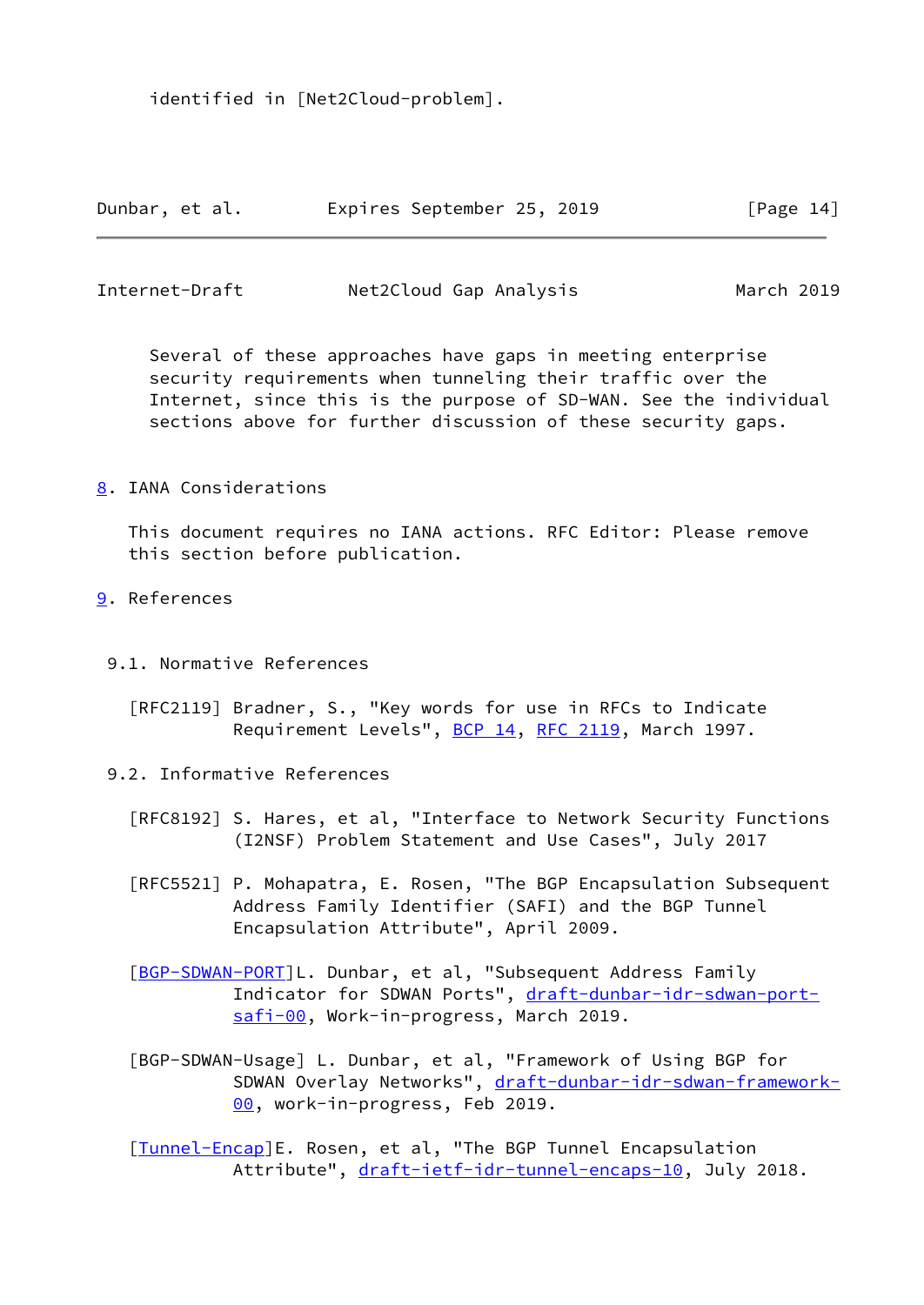<span id="page-15-1"></span>

March 2019

- [SECURE-L3VPN] E. Rosen, "Provide Secure Layer L3VPNs over Public Infrastructure", [draft-rosen-bess-secure-l3vpn-00,](https://datatracker.ietf.org/doc/pdf/draft-rosen-bess-secure-l3vpn-00) work in-progress, July 2018
- <span id="page-15-3"></span> [DMVPN] Dynamic Multi-point VPN: [https://www.cisco.com/c/en/us/products/security/dynamic](https://www.cisco.com/c/en/us/products/security/dynamic-multipoint-vpn-dmvpn/index.html) [multipoint-vpn-dmvpn/index.html](https://www.cisco.com/c/en/us/products/security/dynamic-multipoint-vpn-dmvpn/index.html)
- <span id="page-15-2"></span> [DSVPN] Dynamic Smart VPN: [http://forum.huawei.com/enterprise/en/thread-390771-1-](http://forum.huawei.com/enterprise/en/thread-390771-1-1.html) [1.html](http://forum.huawei.com/enterprise/en/thread-390771-1-1.html)
- [ITU-T-X1036] ITU-T Recommendation X.1036, "Framework for creation, storage, distribution and enforcement of policies for network security", Nov 2007.
	- [Net2Cloud-Problem] L. Dunbar and A. Malis, "Seamless Interconnect Underlay to Cloud Overlay Problem Statement", [draft-dm](https://datatracker.ietf.org/doc/pdf/draft-dm-net2cloud-problem-statement-02) [net2cloud-problem-statement-02](https://datatracker.ietf.org/doc/pdf/draft-dm-net2cloud-problem-statement-02), June 2018

### <span id="page-15-0"></span>[10.](#page-15-0) Acknowledgments

Acknowledgements to xxx for his review and contributions.

This document was prepared using 2-Word-v2.0.template.dot.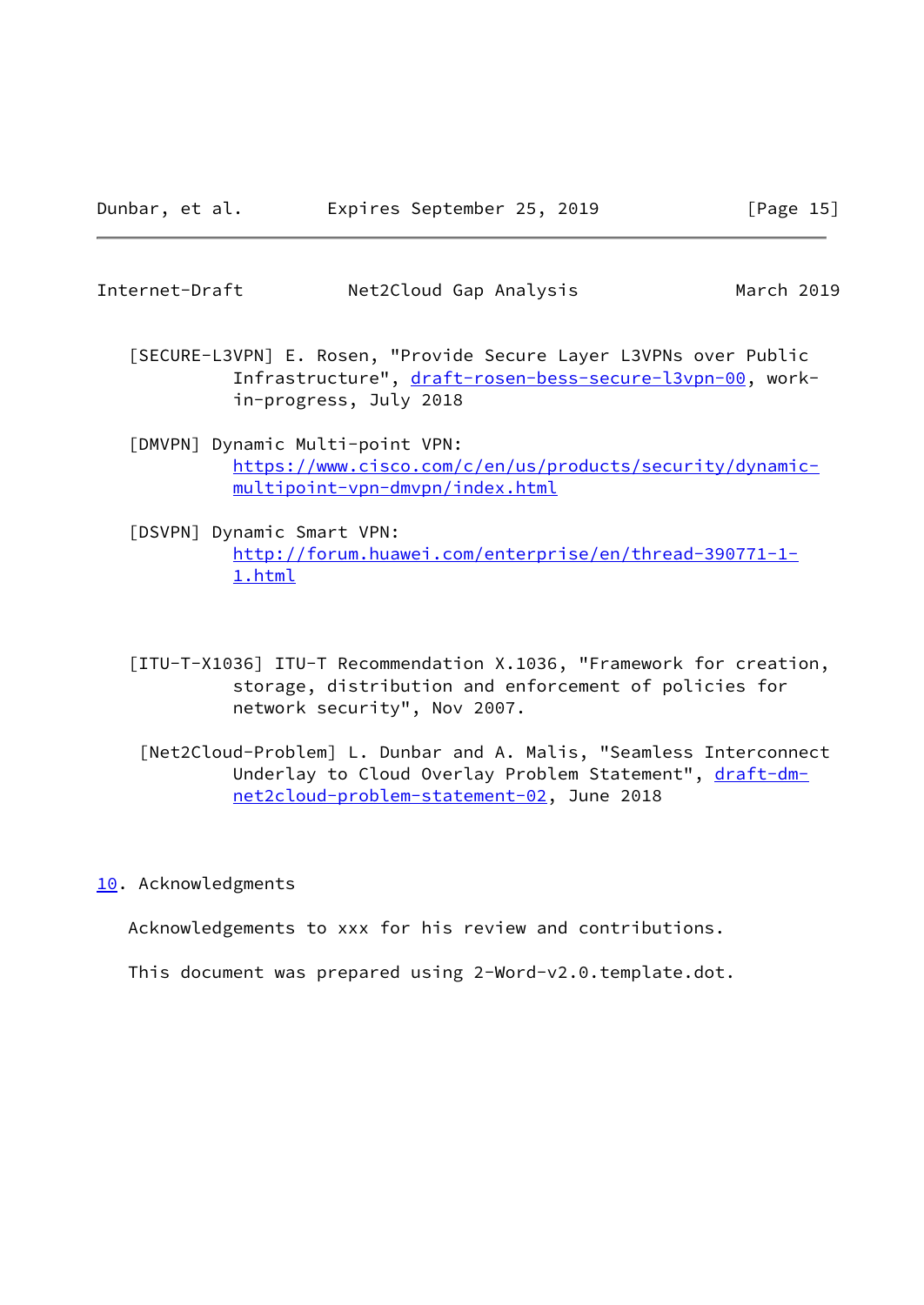Internet-Draft Net2Cloud Gap Analysis March 2019

Authors' Addresses

 Linda Dunbar Huawei Email: Linda.Dunbar@huawei.com Andrew G. Malis Huawei Email: agmalis@gmail.com Christian Jacquenet Orange Rennes, 35000 France

Email: Christian.jacquenet@orange.com